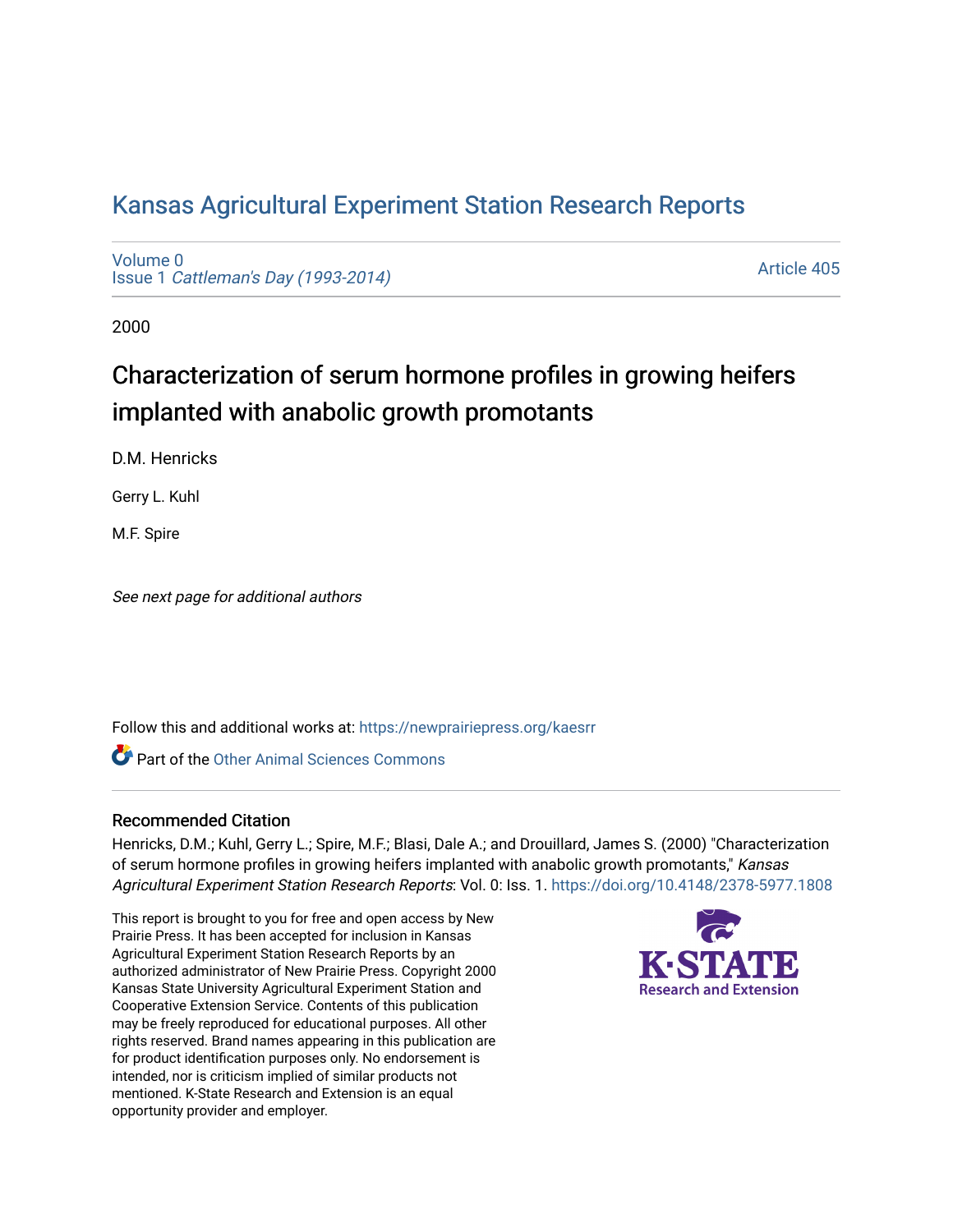# Characterization of serum hormone profiles in growing heifers implanted with anabolic growth promotants

## Abstract

A 147-day study was conducted to determine the sequential growth responses and serum hormone profiles of growing heifer calves implanted with anabolic growth promotants. Forty eight previously nonimplanted crossbred beef heifers averaging 396 lb were assigned to one of three treatments: 1) nonimplanted controls (NC), 2) Revalor®-G (REV-G), and 3) Synovex ®-H (SYN-H). Accumulative gain response from day 84 through the end of the trial was significantly faster for both implant treatments than controls. Implant response was not consistent across time; heifers in both implant treatments gained faster than controls (P<.05) during the early (days 22-42) and later (days 64-84 and 85-105) weigh periods. By day 2, serum estradiol concentrations were increased in REV-G (P<.05) and SYN-H (P<.01) heifers relative to NC. Only REV-G contains trenbolone acetate, and none was detected in NC and SYN-H heifers, but serum levels in REV-G heifers were increased on days 2 (P<.001), 4 (P<.05), and 63 (P<.001). Only SYN-H contained testosterone; its level peaked by day 63 in SYN-H heifers. Throughout the study, progesterone was higher in NC heifers than in SYN-H or REV-G heifers, which suggests that the exogenous steroids reduced pituitary gonadotropin secretion and, thus, ovarian progesterone secretion. Our results suggest that the release of trenbolone and estradiol from REV-G implants is complete by 84 days after implanting.

## Keywords

Cattlemen's Day, 2000; Kansas Agricultural Experiment Station contribution; no. 00-287-S; Report of progress (Kansas State University. Agricultural Experiment Station and Cooperative Extension Service); 850; Beef; Growth promotants; Serum hormones; Heifers

## Creative Commons License



This work is licensed under a [Creative Commons Attribution 4.0 License](https://creativecommons.org/licenses/by/4.0/).

#### Authors

D.M. Henricks, Gerry L. Kuhl, M.F. Spire, Dale A. Blasi, and James S. Drouillard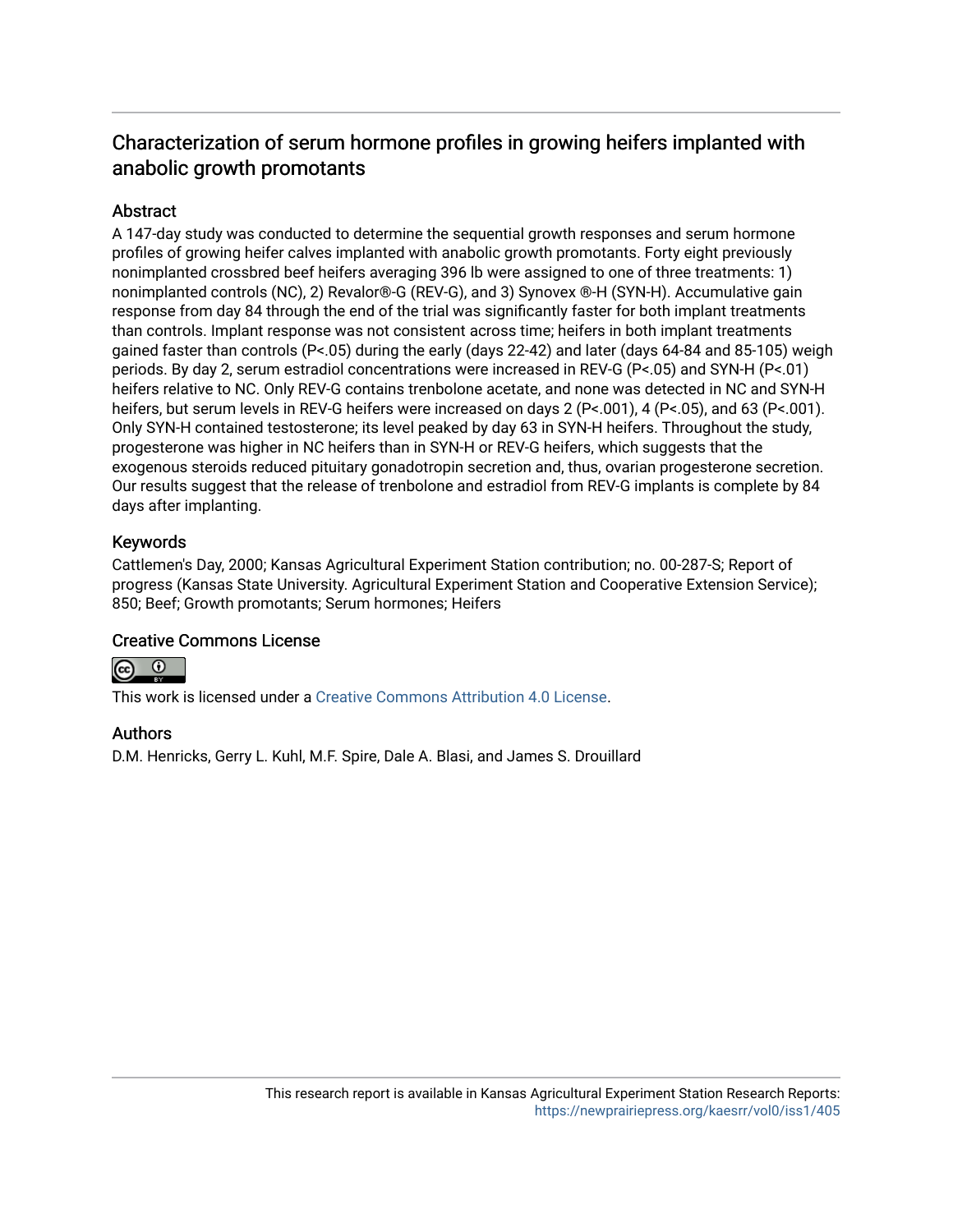#### **CHARACTERIZATION OF SERUM HORMONE PROFILES IN GROWING HEIFERS IMPLANTED WITH ANABOLIC GROWTH PROMOTANTS <sup>1</sup>**

*D. A. Blasi, D. M. Henricks <sup>2</sup> , J. S. Drouillard, G. L. Kuhl, and M. F. Spire <sup>3</sup>*

#### **Summary**

A 147-day study was conducted to determine the sequential growth responses and serum hormone profiles of growing heifer calves implanted with anabolic growth promotants. Forty eight previously nonimplanted crossbred beef heifers averaging 396 lb were assigned to one of three treatments: 1) nonimplanted controls  $(NC)$ , 2) Revalor®-G (REV-G), and 3) Synovex® -H (SYN-H). Accumulative gain response from day 84 through the end of the trial was significantly faster for both implant treatments than controls. Implant response was not consistent across time; heifers in both implant treatments gained faster than controls (P<.05) during the early (days 22-42) and later (days 64-84 and 85-105) weigh periods. By day 2, serum estradiol concentrations were increased in REV-G( $P < 0.05$ ) and SYN-H( $P < 0.01$ ) heifers relative to NC. Only REV-G contains trenbolone acetate, and none was detected in NC and SYN-H heifers, but serum levels in REV-G heifers were increased on days 2 (P<.001), 4 (P<.05), and 63 (P<.001). Only SYN-H contained testosterone; its level peaked by day 63 in SYN-H heifers. Throughout the study, progesterone was higher in NC heifers than in SYN-H or REV-G heifers, which suggests that the exogenous steroids reduced pituitary gonadotropin secretion and, thus, ovarian progesterone secretion. Our results suggest that the release of trenbolone and estradiol from REV-G implants is complete by 84 days after implanting.

(Key Words: Growth Promotants, Serum Hormones, Heifers.)

#### **Introduction**

Profit-minded cattle producers recognize that growth-promoting implants are indispensable tools for improving efficiency. Previous KSU field studies on stocker heifers showed that the gain response to implants depends on both implant type and the number of implants administered during the grazing period (Cattlemen's Day reports 1997 and 1998). Those studies also suggested that serum hormone concentrations varybetweenimplant types over time. Hence, our objective was to characterize serum hormone profiles and performance of growing heifers implanted with  $\text{Revalor}^{\circledast}$ -G (40 mg trenbolone acetate and 8 mg estradiol) or Synovex® -H (20 mg estradiol benzoate and 200 mg testosterone propionate) compared to nonimplanted controls.

#### **Experimental Procedures**

This 147-day study was conducted from May through October, 1997, at the KSU Beef Cattle Research Center. A total of 48 British crossbred heifers averaging 396 lbs was assigned randomly to one of three treatments: 1) nonimplanted control (NC), 2) Revalor-G (REV-G) and 3) Synovex-H (SYN-H). All heifers were checked for previous implants, stratified by weight, and allotted randomly to treatment using the average of individual unshrunk weights on 2 previ-

<sup>1</sup>Sincere appreciation is expressed to Fort Dodge Animal Health for financial support.

<sup>&</sup>lt;sup>2</sup>Animal and Veterinary Sciences Dept., Clemson University, Clemson, SC.

<sup>3</sup>Food Animal Health and Management Center, KSU College of Veterinary Medicine.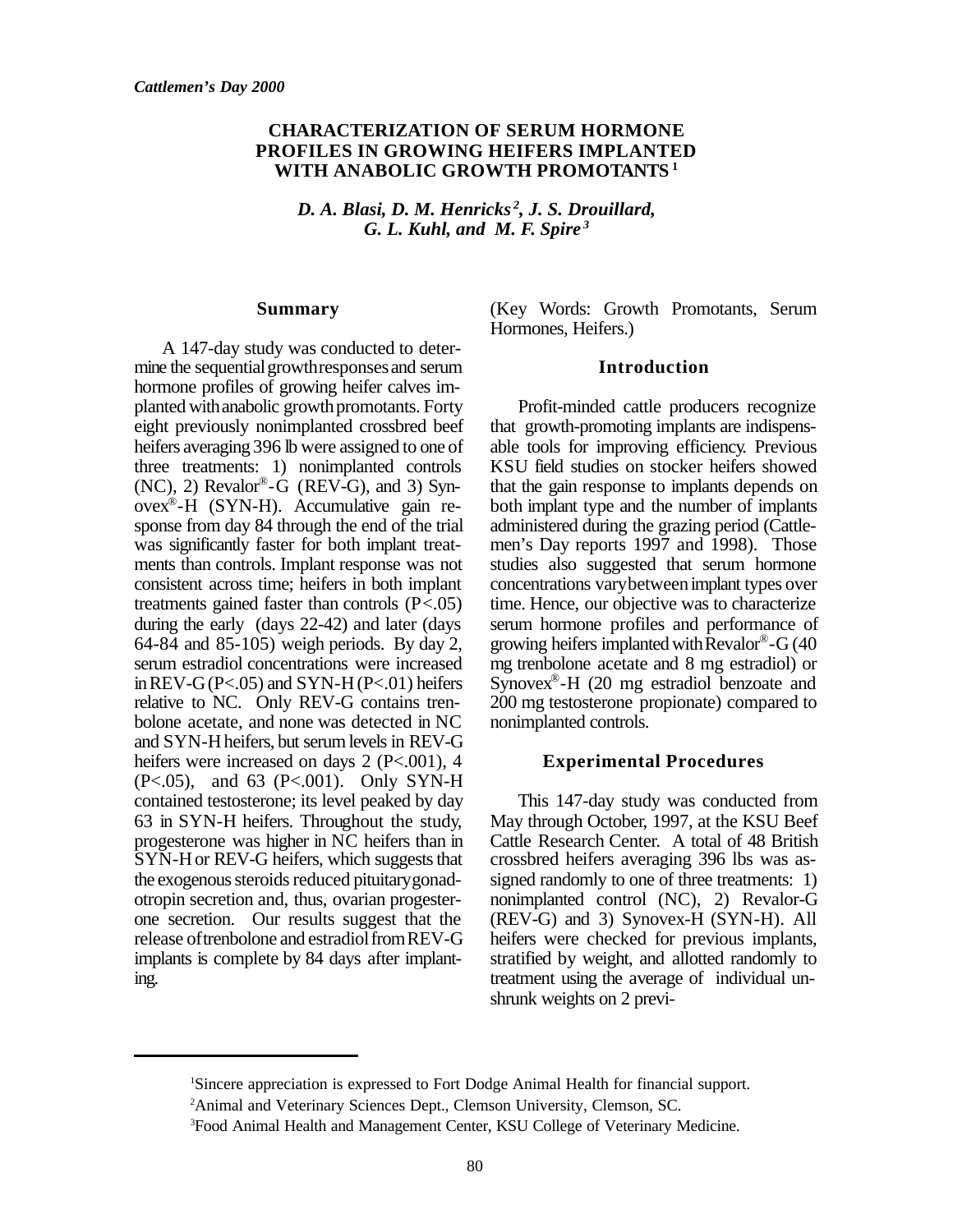ous weigh days (days !2 and !1). All heifers were fed in one pen, once per day. The ration was 65% sorghum silage, 20% wheat middlings, 10% rolled corn, and 5% supplement (as-fed basis). Table 1 shows the same ration converted to a dry basis. The targeted gain of 2 lb/day was intended to be comparable to the gain in grazing studies conducted previously on smooth bromegrass and winter rye.

**Table 1. Dry Matter Composition of Growing Diet<sup>a</sup>**

| Ingredient      | % of DM |
|-----------------|---------|
| Sorghum silage  | 40.3    |
| Wheat middlings | 34.7    |
| Dry-rolled corn | 17.6    |
| Supplement      | 7.4     |

<sup>a</sup>Formulated to provide 14.6% crude protein, .43 Mcal/lb Neg, 1.04% calcium, 0.53% phosphorus, and  $25$  g/ton Rumensin<sup>®</sup>.

On day 0, implants were administered according to manufacturers' recommendations. Unshrunk weights and blood samples for serum hormone analysis were collected on days 0, 2, 7, 14, 21, 42, 63, 84, 105, 126 and 147. Samples were analyzed for trenbolone acetate (TBA), testosterone (T2), estrogen (E2), and progesterone (P4).

Live weight gain data were analyzed as a completely randomized design with treatment as the sole source of variation. All hormone data were analyzed as a split-plot analysis for repeated measures. The modelincluded the effect of treatment in the main plot (tested by the animal within treatment variance) and time and the treatment  $\times$  time interaction in the subplot. Treatment  $\times$  time means were compared only when a significant effect of the interaction term was found.

#### **Results and Discussion**

Table 2 presents heifer performance by treatment during successive weigh periods. Daily gains of REV-G and SYN-H heifers were similar  $(P>0.05)$  to those of the NC heifers during the first 21 days. However, heifers in

both implant treatments gained 10 to 27% faster than controls during the next five 20-day weigh periods. During the final two weigh periods, SYN-H heifers gained numerically faster than either REV-G or NC heifers.

|                      | Table 2. Effect of Implant Type on Heifer |  |
|----------------------|-------------------------------------------|--|
|                      | Daily Gains during Successive 20-Day      |  |
| <b>Weigh Periods</b> |                                           |  |

| Treatment <sup>a</sup> |                   |                   |
|------------------------|-------------------|-------------------|
| NC                     | <b>REV-G</b>      | SYN-H             |
| 2.10                   | 2.26              | 2.01              |
| 2.49 <sup>b</sup>      | 2.92 <sup>c</sup> | 2.91 <sup>c</sup> |
| 2.12                   | 2.44              | 2.40              |
| $2.65^{\rm b}$         | $3.11^{\circ}$    | $2.91^{bc}$       |
| 1.97 <sup>b</sup>      | $2.34^{bc}$       | $2.50^{\circ}$    |
| 1.92                   | 1.99              | 2.07              |
| 1.79                   | 1.50              | 1.96              |
|                        |                   |                   |

 ${}^{\text{a}}$ NC = Nonimplanted control; REV-G = Revalor<sup>®</sup> -G; SYN-H = Synovex<sup>®</sup>-H. All implants were administered on day 0.

b,cValues in rows not sharing a common superscript are different (P<.05).

Figure 1 shows the accumulative growth responses of REV-G and SYN-H heifers relative to controls over the 147-day study. In contrast to earlier KSU studies where heifers responded rapidly to SYN-H and REV-G implantation, the implanted heifers in our study gained similarly  $(P>0.05)$  to controls during the first 21 days. By day 42, the cumulative daily gains ofbothimplanted groups werenumerically greater than those of controls. From day 84 through the end of the study, cumulative daily gains of both implant groups were greater (P<.05) than those of controls. The lack of a significant gain response to the implants early in the study may have been related to intensive handling and blood sampling. Although the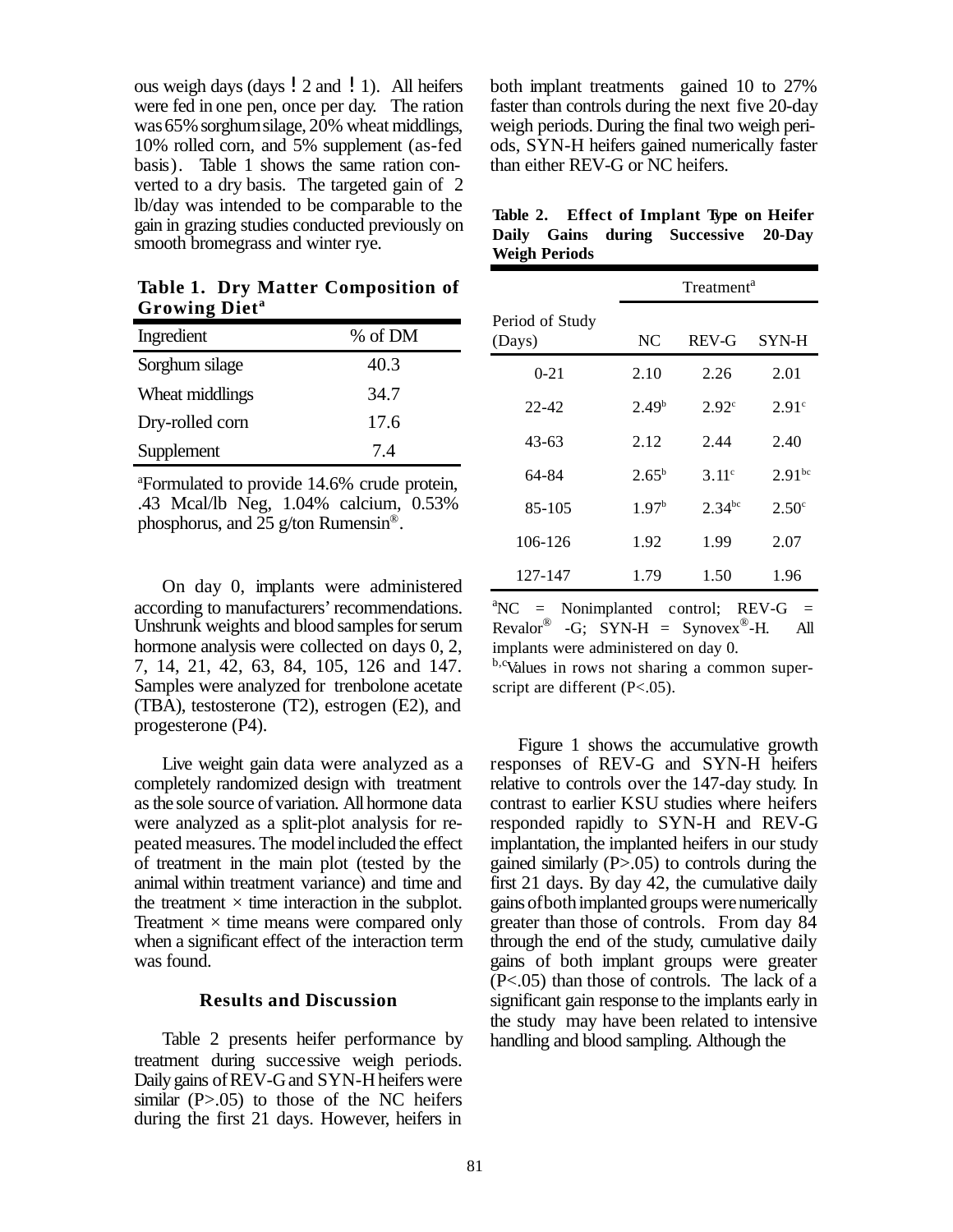amplitude of the growth response was higher for REV-G heifers, the gain response to SYN-H seemed to be sustained longer. These observations are consistent with previous KSU field trials.

Figure 2 shows the serum hormone concentrations of the heifers throughout the 147-day study. As expected, estradiol concentrations were similar among all treatments on day 0. But by day 2, estradiol levels were increased in both REV-G  $(P<.05)$  and SYN-H  $(P<.01)$  heifers. Serum estradiol declined rapidly in REV-G calves, and remained similar to the level in controls throughout the remainder of the study. Serum estradiol was higher in SYN-H heifers than in both control and REV-G heifers on days 7, 14, 42, and 105. The lack of a clear increase in serum estradiol in REV-G heifers likely reflects the lower estradiol concentration in that implant.

As expected, only the REV-G heifers contained measurable serum levels of trenbolone. All samples from NC and SYN-H heifers were below the detection limit of the assay (10.0 pg/mL). Trenbolone was elevated in REV-G heifers on days  $2 \text{ (P} < .001)$ , 4 (P<.05), and 63 (P<.001). Thereafter, serum trenbolone levels were similar across the three treatments.

Averaged across the 147-day study, serum testosterone level was higher in SYN-H heifers  $(61.5+1.8 \text{ pg/mL})$  than in NC  $(41.2+6.9$ pg/mL; P<.01) or REV-G (42.0+6.9 pg/mL; P<.01) calves. That was expected because only the SYN-H implant contained testosterone. Progesterone concentrations trended upward in all treatments as the study progressed, and this is reflected (P<.001) in a day of sampling effect. The most reasonable explanation is that, with increasing age, more heifers were becoming pubertal, and therefore exhibited luteal function and increased progesterone secretion. Averaged over all sampling days, progesterone was higher (P<.05) in NC heifers  $(1.3 + .2 \text{ ng/mL})$  than in REV-G  $(.7 + .2 \text{ ng/mL})$ or SYN-H (.7+.2 ng/mL) calves. That is diffi-cult to reconcile. However, the exogenous steroids may have decreased pituitary gonadotropin secretion, which, in turn, delayed puberty or at least resulted in reduced progesterone secretion.



 $a REV-G = Revalor-G; SYN-H = SynoveX-H.$ 

b Daily gain of implanted heifers significantly different from nonimplanted controls (P<.05). **Figure 1. Cumulative Growth Responses of Heifers to Growth Implants Relative to Nonimplanted Controls a .**